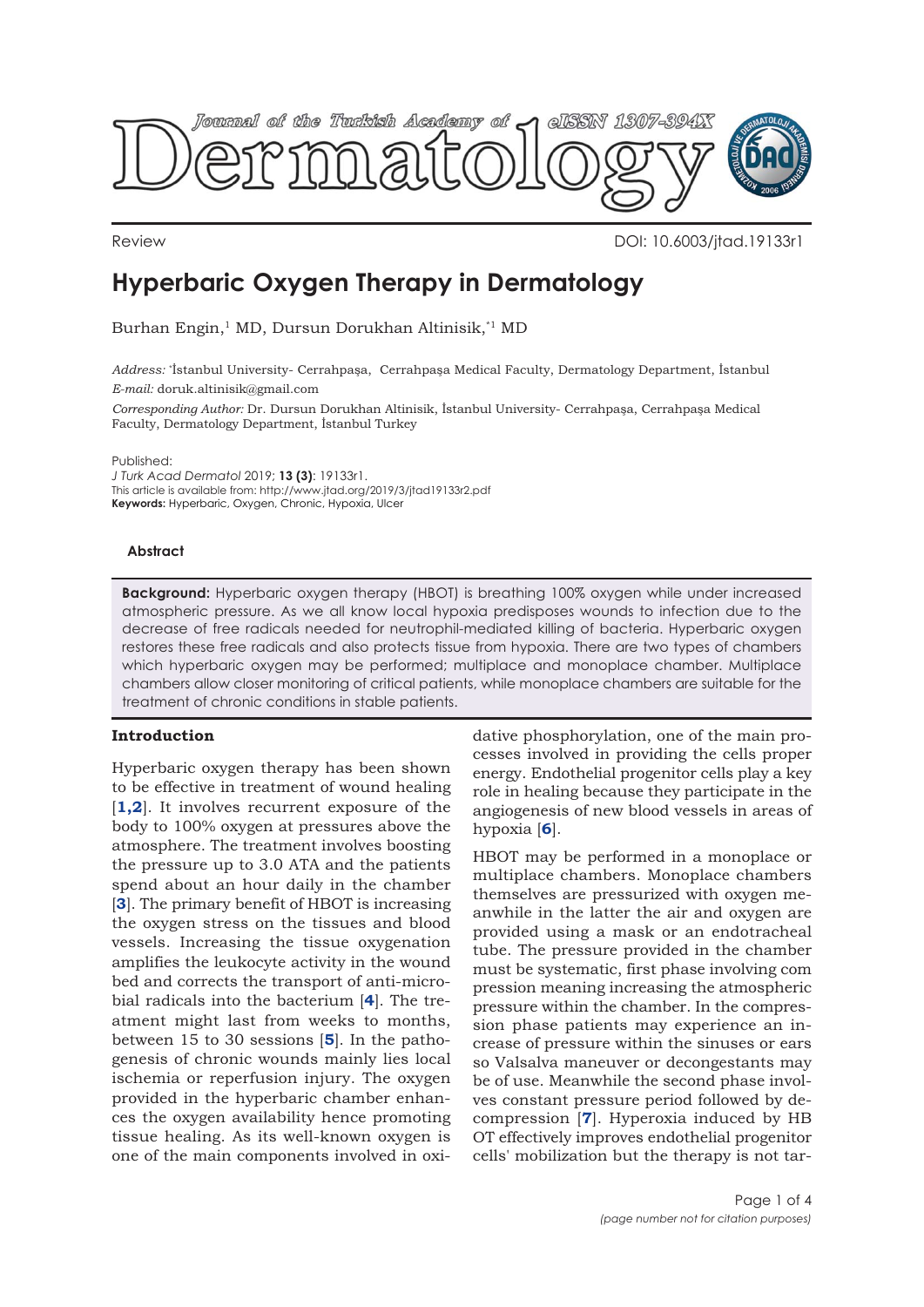geted to the wound site and serious systemic adverse events can be associated with HBOT, including seizures and pneumothorax.

# **Diabetic Wounds**

ADiabetic wounds are known to associate with neuropathy, vascular disorders and defective immunity. These patients are associated with high morbidity and mortality and HBOT has proved itself effective in wound healing, limb salvage and lower amputation rates [**[8](#page-2-0)**]. In an analysis made on patients with Wagner II-IV diabetic ulcers it was proved that there is a significant increase in transcutaneous oxygenation following HBOT [**[9](#page-2-0)**]. In another study performed with 30 patients in which 15 was control, other 15 being treated with HBOT it was demonstrated that HBOT significantly decreased amputation rates 7 patients being amputated in the control group compared to two patients in HBOT [**[10](#page-2-0)**].

#### **Pyoderma Gangrenosum**

A study was conducted on treatment of pyoderma gangrenosum using HBOT in conjunction with local skin grafting [**[11](#page-2-0)**]. Pyoderma gangrenosum is a chronic neutrophilic dermatosis which is commonly misdiagnosed and difficult to treat. This disorder has been known to accompany multiple systemic disorders like inflammatory bowels disease, rheumatoid arthritis and other types of rheu matologic or hematologic disorders. In extensive cases primary treatment used to control the disease is mainly early introduction of immunosuppressants like systemic corticosteroids, azathioprine or cyclophosphamide [**[12](#page-2-0)**]. Hyperbaric oxygen therapy has proved itself useful in treating this condition [**[13](#page-2-0)**]. On a case report made on a patient suffering from pyoderma, it was proved that HBOT given in conjunction with conventional treatment using prednisone, azathioprine and local surgical skin grafting outcomes were excellent.

# **Crohn's Disease**

Crohn's disease is a chronic granulomatous inflammatory mainly concerning the gastrointestinal tract but is also associated with extraintestinal manifestations which includes cutaneous and anogenital involvement. Extensive disease which is functionally and psychologically distressing may significantly lower the quality of life of the patient. Chiefly

gastrointestinal precedes the skin involvement but there are reports of cutaneous disease predating gastrointestinal disease [**[14](#page-2-0)**]. A case report was written; on a 60 year old lady with long standing Crohn's disease resistant to conventional therapy (systemic antibiotics,oral corticosteroids, mercaptopurine, infliximab, and adalimumab) who received 40 sessions of hyperbaric oxygen and after 6 months she had significant clinical improvement [**[15](#page-2-0)**] without major side effects.

# **Livedoid Vasculopathy**

Livedoid vasculopathy is a persistant, painful, thrombo-occlusive vasculopathy that involves the distal lower extremities and feet. Typical clinical features include livedoid skin changes, atrophie blanche (ivory-white plaques), and ulceration. Inflammation, autoimmunity and hypercoagulability are the main pathogenic factors with latter being the most prominant. A report on a 30 year old male patient was recorded who had a 6 year history of recurring ulcers [**[16](#page-2-0)**]. After several laboratory and histological analysis, diagnosis of livedoid vasculopathy associated with homo cysteinemia was confirmed. The patient showed significant improvement with 15 sessions of HBOT with conventional treatment of pentoxyphilline, aspirin, folic acid and local saline dressings.

# **Hidradenitis Suppurativa**

HBOT also proved effective in hidradenitis suppurativa, a chronic inflammatory disease characterised by recurrent, painful abscesses and nodules primarily in intertriginous areas. HS is associated with significant morbidity as a result of chronic mucopurulent discharge and movement disorder due to progressive scarring. First line of treatment being mainly antibiotics like clindamycin or tetracycline and the second line of treatment consists of reconstructive surgery for movement disorders and biological agents for instance infliximab or adalimumab [**[17](#page-2-0)**]. On a prospective randomised trial with 43 patients, the group of patients treated with HBOT in conjuction with rifampicin and clindamycin showed significant improvement compared to the control group treated only with antibiotics [**[18](#page-2-0)**].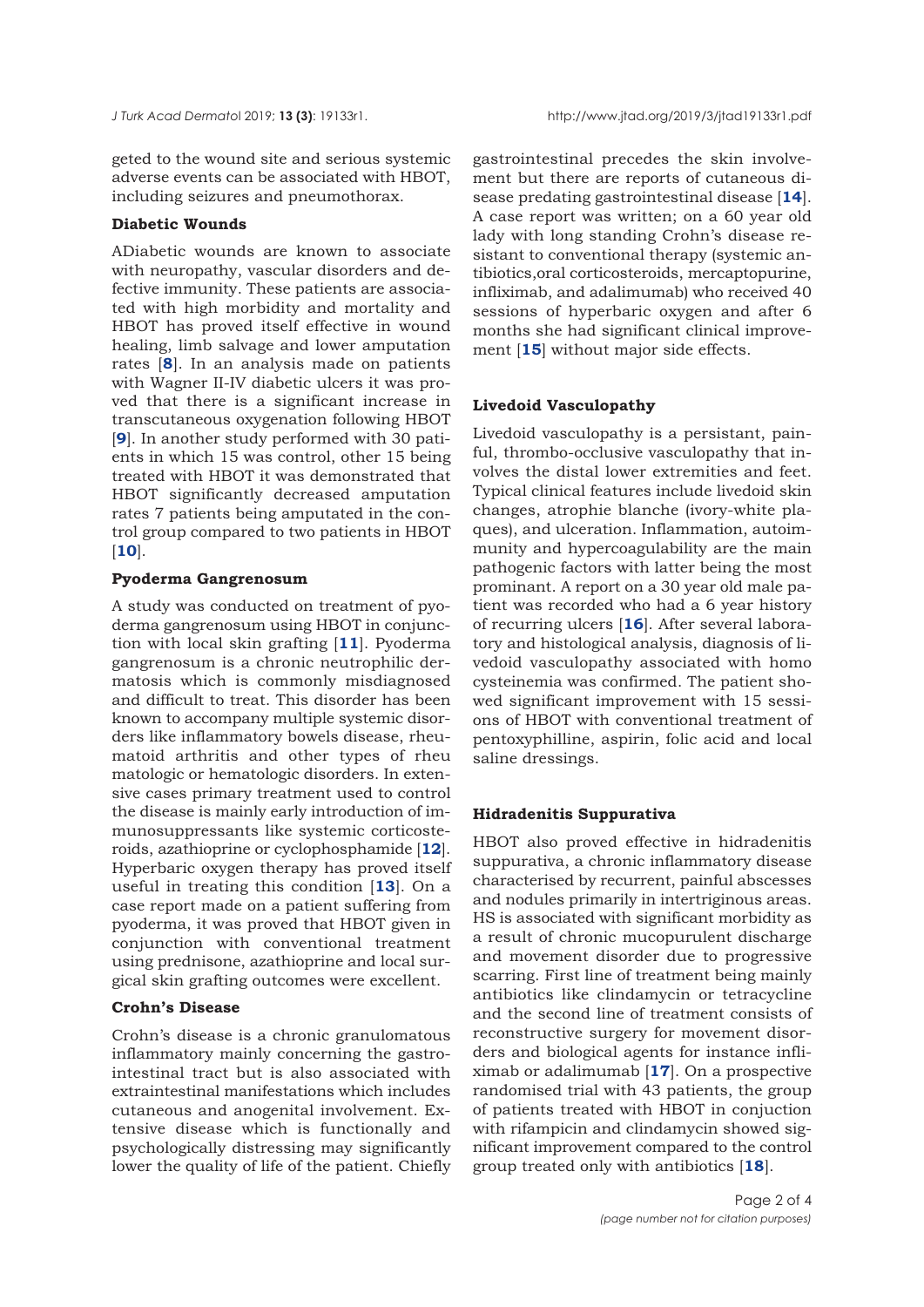<span id="page-2-0"></span>*J Turk Acad Dermato*l 2019; **13 (3)**: 19133r1. http://www.jtad.org/2019/3/jtad19133r1.pdf

#### **Radiation Ulcers**

Radiation therapy is one of the main treatments utilised in treating skin cancers. Nontheless the exposure of the skin to high doses of radiation leads to formation of skin ulcers due to infection and irregular wound healing. The underlying cause of radionecrosis is progressive endarteritis which results in stromal fibrosis and vascular stenosis which later leads to necrosis [**19**]. In recent history the incidence of radiation ulcers is decreasing due to growing use high technology equipment but if radionecrosis does occur no guideline exists to treat it. Due to high risk of complication surgery is not a first option. As hyperbaric oxygen therapy increases the supply of oxygen, provokes angiogenesis, reduces fibrosis and stimulates stem cell proliferation it is seen as the right treatment option. There have been several studies of hyperbaric oxygen therapy for radiation- induced skin ulcers but most of these are only brief case series. The largest such study included 58 patients and reported an excellent response, with resolution in 25% of the patients and an improvement of 50–90% in half of the patients [**[20](#page-3-0)**]. Cases have also been reported of a successful response in skin ulcers in the lower limbs, the breast or the anorectal area hence proving that patients with chronic radiation ulcers may benefit from HBOT [**21**].

# **Conclusion**

Hyperbaric oxygen therapy has proved itself useful as an adjuvant treatment for chronic ulcers and is highly recommended by several medical associations. HBOT should be preferred in cases of hypoxic wounds which demonstrate reversibility [**[22](#page-3-0)**]. HBOT has proved itself useful in treating diabetic patients helping them avoid amputation. It also appeared to benefit patients with pyoderma gangrenosum, hidradenitis suppurativa, livedoid vasculopathy and other chronic conditions.

# **References**

- 1. Leach RM, Rees PJ, Wilshurst P. Hyperbaric oxygen therapy. BMJ 1998; 317:1140 PMID: 9784458
- 2. Rodriguez PG, Felix FN, Woodley DT, Shim EK. The role of oxygen in wound healing: a review of the literature. Dermatol Surg 2008; 34: 1159–1169. PMID: 18513296
- 3. Flegg JA, McElwain DL, Byrne HM, Turner IW. A three species model to simulate application of Hyperbaric Oxygen Therapy to chronic wounds. PLoS Comput Biol 2009; 5: e1000451. PMID: 19649306
- 4. Gray M, Ratliff CR. Is hyperbaric oxygen therapy effective for the management of chronic wounds? J Wound Ostomy Continence Nurs 2006; 33: 21–25. PMID: 16444099
- 5. Schreml S, Szeimies RM, Prantl L, Karrer S, Landthaler M, Babilas P. Oxygen in acute and chronic wound healing. Br J Dermatol 2010; 163: 257–268. PMID: 20394633
- 6. Schultz GS, Sibbald RG, Falanga V, et al. Vanscheidt W. Wound Repair Regen 2003; 11: S1. PMID: 12654015
- 7. Hunter S, Langemo DK, Anderson J, Hanson D, Thompson P. Hyperbaric oxygen therapy for chronic wounds. Adv Skin Wound Care 2010; 23: 116–119. PMID: 20177164
- 8. Gill AL, Bell CN. Hyperbaric oxygen: its uses, mechanisms of action and outcomes QJM 2004; 97: 385– 395. PMID: 15208426
- 9. Faglia E, Favales F, Aldeghi A, et al. Adjunctive systemic hyperbaric oxygen therapy in treatment of severe prevalently ischemic diabetic foot ulcer. A randomized study. Diabetes Care 1996; 19: 1338–1343. PMID: 8941460
- 10. Doctor N, Pandya S, Supe A. Hyperbaric oxygen therapy in diabetic foot. J Postgrad Med 1992; 38: 112– 114. PMID: 1303408
- 11. Araujo FM, Kondo RN, Minelli L An Bras Dermatol 2013; 8: 176-178. PMID: 24346912
- 12. Ahronowitz I, Harp J, Shinkai K. Etiology and management of pyoderma gangreno- sum: a comprehensive review. Am J Clin Dermatol 2012; 13: 191-211. PMID: 22356259
- 13. Vieira WA, Barbosa LR, Martin LM. Hyperbaric oxygen therapy as an adjuvant treat- ment for pyoderma gangrenosum. An Bras Dermatol 2011;86:1193-6.
- 14. Meah N, Subramanian S, Khirwadkar N, Cope T, Bell H. Recalcitrant Vulval and Perineal Crohn Disease Responding to Hyperbaric Oxygen Therapy. J Low Genit Tract Dis 2018; 22: 409-411. PMID: 30036200
- .15.Barret M, de Parades V, Battistella M, et al. Crohn's disease of the vulva. J Crohns Colitis 2014; 8: 563– 570. PMID: 24252167
- 16. Rahul Ray, Aseem Sharma, Biju Vasudevan, Jandhyala Sridhar, Rajeev Deo, CS Mohanty Indian J Dermatol 2015; 60: 524. PMID: 26538741
- 17. Grant A, Gonzalez T, Montgomery MO, et al. Infliximab therapy for patients with moderate to severe hidradenitis suppurativa: a randomized, double-blind, placebo- controlled crossover trial. J Am Acad Dermatol 2010; 62: 205–217. PMID: 20115947
- 18. Yildiz H, Senol L, Ercan E, Bilgili ME, Karabudak Abuaf O.A prospective randomized controlled trial assessing the efficacy of adjunctive hyperbaric oxygen therapy in the treatment of hidradenitis suppurativa. Int J Dermatol 2016; 55: 232-237. PMID: 26267600
- 19. Feldmeier JJ. Hyperbaric oxygen therapy and delayed radiation injuries (soft tissue and bony necrosis):